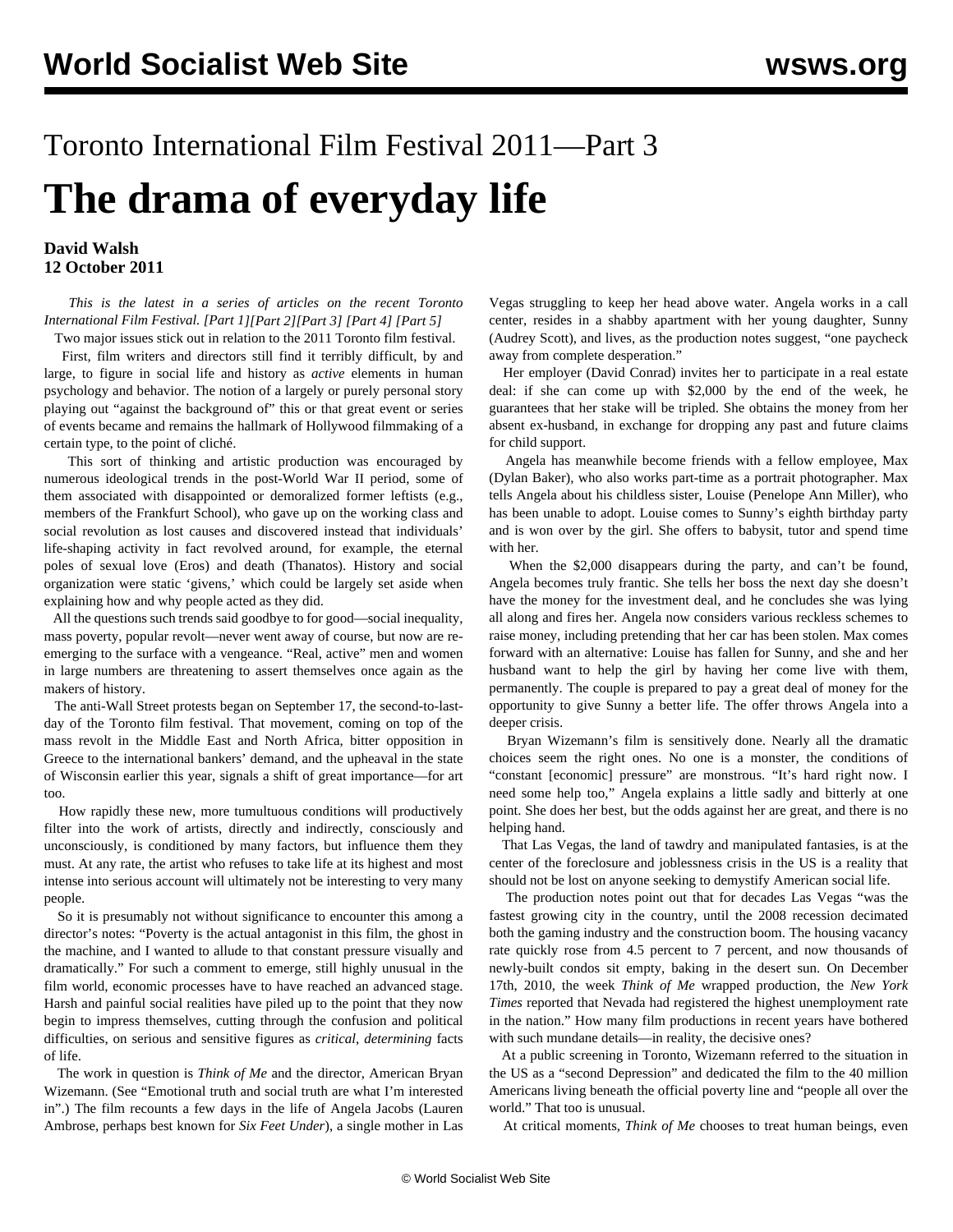when under great stress, with considerable sympathy and realism. As I noted in my conversation with Wizemann, I was struck—and a little surprised—by the restraint shown in certain sequences. One has come to expect, unhappily, American directors to resort to quasi-psychotic antics in such circumstances.

 The actors perform admirably and honestly, and the details of life are accurately presented. In our talk, Wizemann expressed an interest in the drama of the everyday and in his new film has demonstrated that interest artistically and movingly.

 Whether Angela's ultimate course of action involves a momentary psychological leap or not, the viewer will decide for him or herself, but the overall truthfulness of *Think of Me* is beyond question.

## **Other films worthy of note**

 Several other films stood out for their compassion and artistic integrity. *Future Lasts Forever* from Turkey follows a young woman, Sumru (Gaye Gürsel), a music ethnicologist, as she undertakes a dual mission, to record the elegies of Kurdish survivors of Turkish atrocities and to find, if she can, her lover, a Kurd who has taken up arms. Along the way, she encounters Ahmet, a Kurd, also with a love of music. When he hears her project, he says sardonically, "The Kurds are now of sociological interest."

 The film's most moving and painful moments comprise their recording of mostly Kurdish women describing horrific acts of repression carried out by the Turkish military: houses and animals burned, old and young men murdered, bodies thrown out of helicopters. There are also references to the Armenian genocide of 1915.

 Gaye Gürsel gives a deeply affecting performance as Sumru. One believes fully in her horror and concern. The director, Özcan Alper, is obviously no political or artistic naïf. There are several visual references, for example, to Rosa Luxemburg. The talented Soviet poet Andrei Voznesensky (who died in 2010) is cited. The work as a whole has an intellectual and political seriousness and solidity.

 *Habibi*, from American-born Susan Youssef, also has a knowing and substantial, yet poetic, quality. Qays (Kais Nashef) and Layla (Maisa Abd Elhadi), two students from Gaza forced to return home from their studies in the West Bank before completing them, are hopelessly in love. Everything is against them too. Qays, a literature student, is too poor for Layla's family, who want her to marry a wealthy doctor with a clinic in New York City.

 When Layla's brother, after Israeli settlers murder his best friend, turns to Islamic fundamentalism, things become personally very difficult for her. Qays has been spraypainting verses from *Majnun Layla*, a seventhcentury epic Arabic poem, on the walls of Gaza, which only inflames her family against him all the more. A desperate effort to escape to Europe fails. They return to a tragic end in Gaza.

 Layla laments toward the end, "His poems have made me known in Gaza. Otherwise there would be no trace of my existence. People will die, but the poems that Qays has written for me will never die. Qays, I never felt safe with you here in Gaza. I could never open to you or give completely." They lie down next to each other in the sea, with the surf breaking over them.

 *The Tall Man*, a documentary from Australian director Tony Krawitz, paints a complex picture of the death in police custody of Aborigine Cameron Doomadgee, 36, on Palm Island (Queensland) in November 2004 (See "[Australia: Aboriginal death in custody triggers Palm Island](/en/articles/2004/dec2004/palm-d03.shtml) [riot"](/en/articles/2004/dec2004/palm-d03.shtml); ["Australia: Palm Island's dark history of Aboriginal repression—Part](/en/articles/2005/mar2005/pal1-m01.shtml) [one](/en/articles/2005/mar2005/pal1-m01.shtml)" and "[Australia: Palm Island's dark history of Aboriginal](/en/articles/2005/mar2005/pal2-m02.shtml) [repression—Part two"](/en/articles/2005/mar2005/pal2-m02.shtml)).

 The publication of a coroner's report two weeks later, which revealed that Doomadgee had died of internal bleeding—according to witnesses, caused by a policeman's "bashing"—led to rioting on the island and the burning down of the local police station.

 The cop in question, Chris Hurley, was indicted two years later for manslaughter, the first indictment in history of a policeman for the death of an Aboriginal, which led to a virtual police uprising. Hurley was eventually acquitted, or as one of Doomadgee's relatives puts it, "that rotten bastard got away with f———- murder." The film honestly sets out the facts, leaving some fairly obvious conclusions for the spectator to draw.

 Two films from China, *11 Flowers* and *Mr. Tree*, were of interest, although relatively slight. The first, set in southwest China in 1975, toward the end of the Cultural Revolution, centers on an 11-year-old boy and his friends. The director, Wang Xiaoshuai, has done some interesting work, *So Close to Paradise* (1998) and *Drifters* (2003), but as I noted in 2005, his efforts have been "inconsistent. At times Wang seems dedicated to an exposure of the ruthlessness of present-day Chinese economic life, at others, he inclines toward rather conventional, and even self-involved, melodrama."

 *11 Flowers*, while attractively and authentically done, is noncommittal about the great changes in Chinese life, preferring to concentrate on the boy's first adult experiences. The latter is drawn peripherally into the sordid drama of a corrupt Communist Party official who rapes a local girl and her brother who revenges her and becomes an outlaw, but it is not clear what wider concerns are at work, if any.

 I could repeat virtually word for word what I wrote in regard to Wang's *Shanghai Dreams* in 2005, that the "momentous changes are only in the background. The family drama, in the foreground, is rather predictably done, with a largely extraneous subplot … that one feels one has seen before—more than a few times. The events feel reduced to the level of small change, even with a small dose of self-pity. … [O]ne feels, all in all, that greater tragedy lurks in the Chinese situation."

 *Mr. Tree* (directed by Han Jie) is even slighter, the portrait of a "village idiot" who may possess considerable wisdom. The film carries with it some criticism of the new Chinese capitalists, but not the kind that will draw an awful lot of blood.

 *Rough Hands* (Mohamed Asli) from Morocco, whose central character is a wheeling-and-dealing barber, a latter-day Figaro, with connections throughout a corrupt society and political elite, has some bite and humor. Its final paean to Moroccan self-sufficiency and nationalism, however, limits its value. From South Africa comes *Beauty,* directed by Oliver Hermanus, the follow-up to his *Shirley Adams* (2009). Like the latter, *Beauty* is intelligently and coherently told. A story of sexual obsession and repression and their repercussions, it also stands as a critique of the wealthy Afrikaner community.

 The latest work from Sri Lankan filmmaker Vimukthi Jayasundara, (*The Forsaken Land*, 2005, and *Between Two Worlds*, 2009), *Mushrooms*, is his first set in India. More concrete than his second feature, although still occasionally drifting off into rather oxygen-free allegorical space, *Mushrooms* follows Rahul (Sudip Mukherjee), a Bengali architect returning to Kolkata after years of work in Dubai, where he managed a huge construction site. Jayasundara's film documents in fragments the architect's growing despair and alienation, with some degree of compassion and social insight.

 British director Michael Winterbottom, unfortunately, seems to turn out films like a "baloney slicer" (to borrow critic Andrew Sarris's pithy description years ago of American filmmaker William Friedkin's methods). His latest is a version of Thomas Hardy's *Tess of the d'Urbervilles*, set in contemporary India, *Trishna*. The title character is a poor girl (Freida Pinto) seduced by the wealthy son of a property developer.